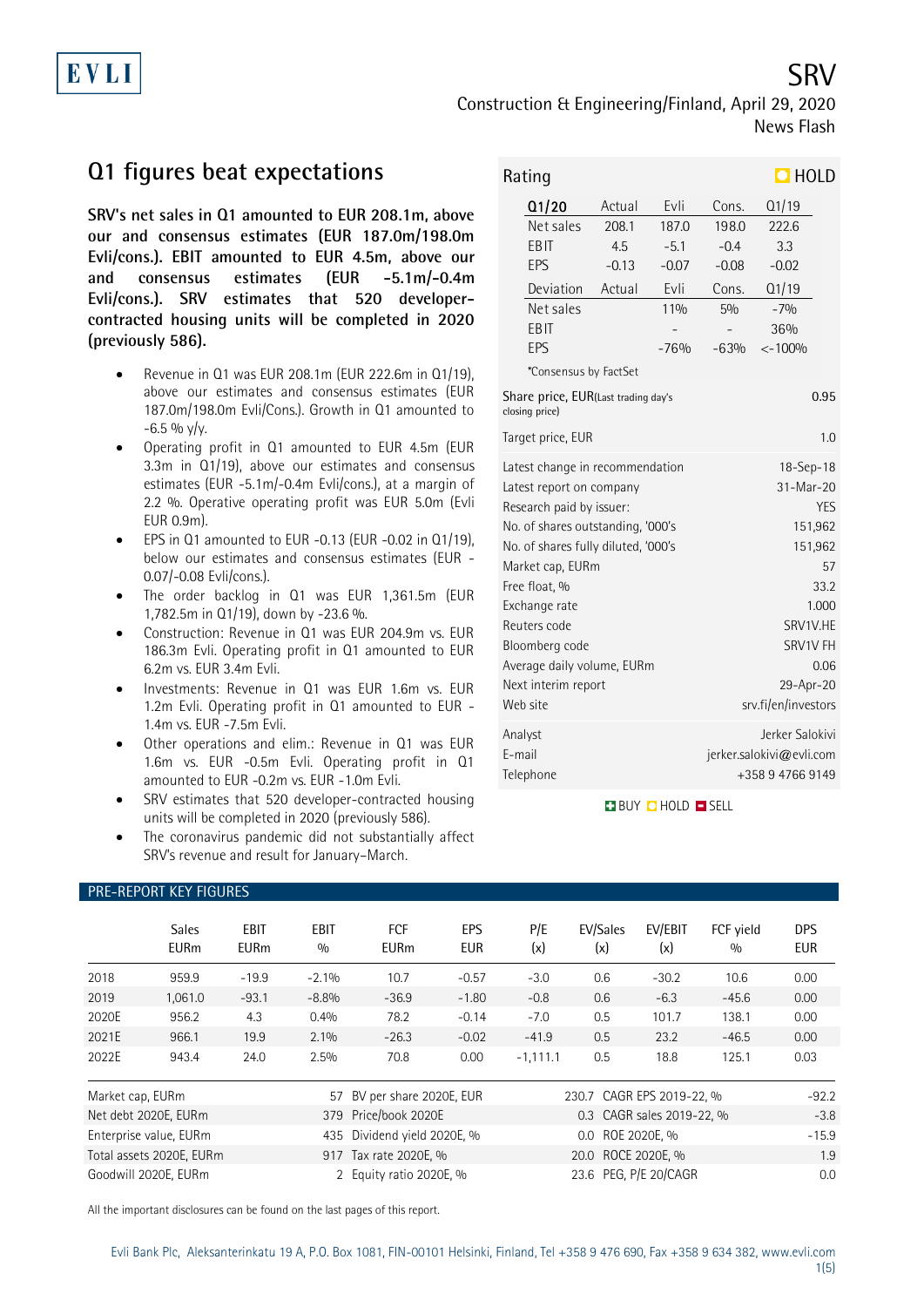

Construction & Engineering/Finland, April 29, 2020 News Flash

| <b>SRV 01/20</b>            | Actual | Evli   |                  | vs. Evli Consensus vs. cons Q1/19 vs. Q1/19 |          |         |           |
|-----------------------------|--------|--------|------------------|---------------------------------------------|----------|---------|-----------|
|                             |        |        |                  |                                             |          |         |           |
| Net sales                   | 208    | 187    | 11.3%            | 198                                         | 5.1%     | 223     | $-6.5%$   |
| -Construction               | 205    | 186    | 10.0%            |                                             |          | 222     | $-7.7%$   |
| -Investments                | 1.6    | 1.2    | 33.3%            |                                             |          | 1.3     | 23.1%     |
| -Other operations and elim. | 1.6    | -0.50  |                  |                                             |          | $-0.6$  |           |
|                             |        |        |                  |                                             |          |         |           |
| EBIT                        | 4.5    | $-5.1$ |                  | $-0.4$                                      |          | 3.3     | 36.4%     |
| -Construction               | 6.2    | 3.4    | 82.4%            |                                             |          | 4.8     | 29.2%     |
| -Investments                | $-1.4$ | $-7.5$ | 81.3%            |                                             |          | 0.1     |           |
| -Other operations and elim. | $-0.2$ | $-1.0$ | 80.0%            |                                             |          | $-1.6$  | 87.5%     |
|                             |        |        |                  |                                             |          |         |           |
| <b>EPS</b>                  | -0.13  |        | $-0.07 - 75.7\%$ | $-0.08$                                     | $-62.5%$ | $-0.02$ | $<$ -100% |
|                             |        |        |                  |                                             |          |         |           |
| Order backlog               | 1362   |        |                  |                                             |          | 1783    | $-23.6%$  |
|                             |        |        |                  |                                             |          |         |           |
| <b>Consensus by FactSet</b> |        |        |                  |                                             |          |         |           |

EVLI

Evli Bank Plc, Aleksanterinkatu 19 A, P.O. Box 1081, FIN-00101 Helsinki, Finland, Tel +358 9 476 690, Fax +358 9 634 382, [www.evli.com](http://www.evli.com/) 2(5)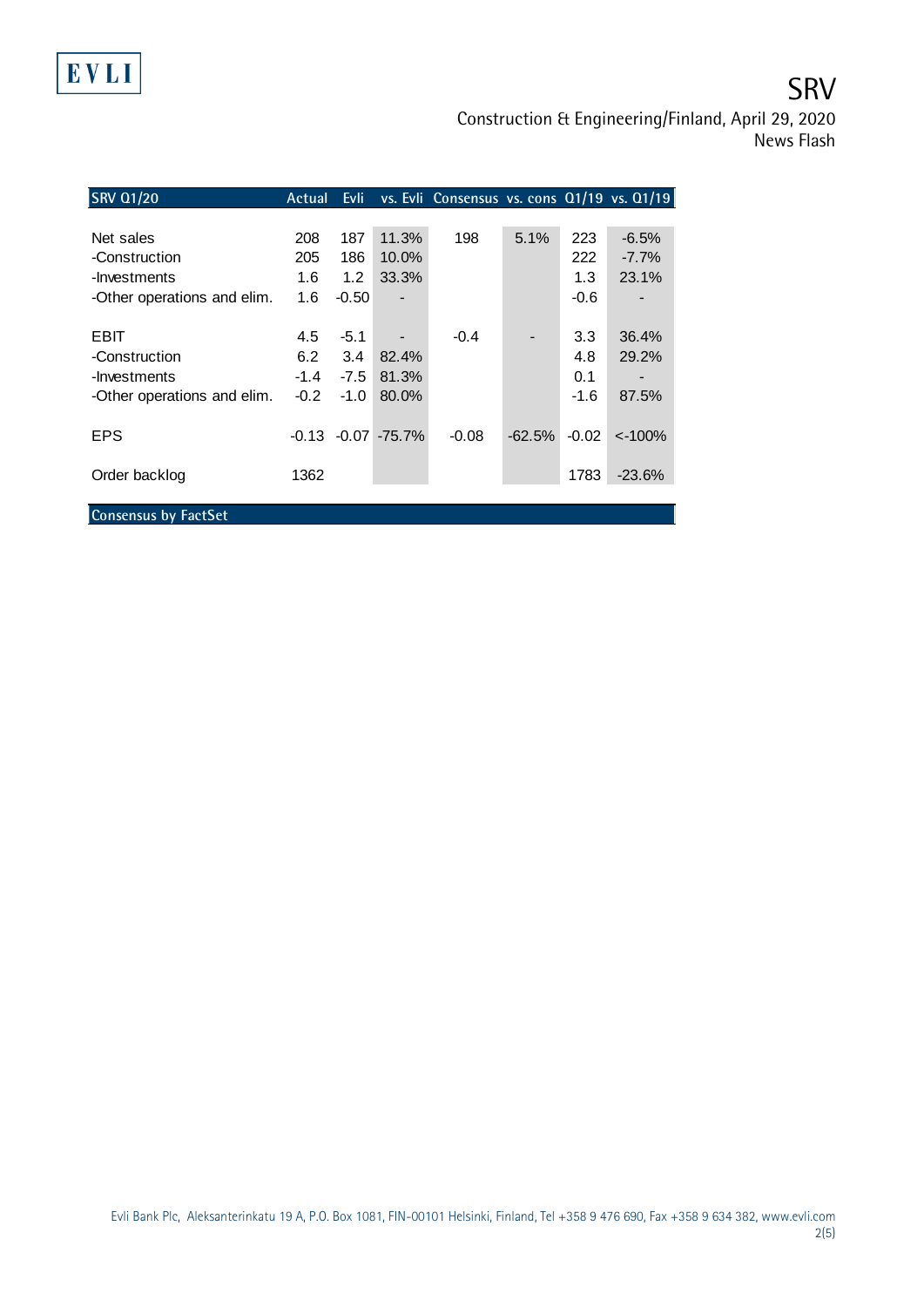#### Important Disclosures

Evli Research Partners Plc ("ERP") uses 12-month target prices. Target prices are defined by utilizing analytical techniques based on financial theory including (but not limited to) discounted cash flow analysis and comparative valuation. The selection of valuation methods depends on different circumstances. Target prices may be altered on the basis of new information coming to light in the underlying company or changes in interest rates, changes in foreign exchange rates, other securities prices or market indices or outlook for the aforementioned factors or other factors that may change the conditions of financial markets. Recommendations and changes by analysts are available at An[alysts' recommendations and ratings revisions](https://research.evli.com/JasperAllModels.action?authParam=key;461&authParam=x;G3rNagWrtf7K&authType=3). Investment recommendations are defined as follows: Target price compared to share price Recommendation<br> $\epsilon$  -10 %  $\langle 5, 10, 10 \rangle$  SELL<br>  $\langle -10, 6, 10 \rangle$  SELL<br>  $\langle 10, 10, 10 \rangle$  $-10 - (+10) \%$  HOLD<br>> 10 % BUY  $> 10\%$ ERP's investment recommendation of the analyzed company is updated at least 2 timer per year. 60% 53% 50% 39% 40% 30%  $20%$ 8% 10% 0% Sell Hold Buy

The graph above shows the distribution of ERP's recommendations of companies under coverage in 1st of February 2019. If recommendation is not given, it is not mentioned here.

### Name(s) of the analyst(s): Salokivi

This research report has been prepared by Evli Research Partners Plc ("ERP" or "Evli Research"). ERP is a subsidiary of Evli Bank Plc. Production of the investment recommendation has been concluded on 31.3.2020, 9:00. This report has been published on 29.4.2020, 9:15.

None of the analysts contributing to this report, persons under their guardianship or corporations under their control have a position in the shares of the company or related securities.

The date and time for any price of financial instruments mentioned in the recommendation refer to the previous trading day's closing price(s) unless otherwise stated in the report.

Each analyst responsible for the content of this report assures that the expressed views accurately reflect the personal views of each analyst on the covered companies and securities. Each analyst assures that (s)he has not been, nor are or will be, receiving direct or indirect compensation related to the specific recommendations or views contained in this report.

Companies in the Evli Group, affiliates or staff of companies in the Evli Group, may perform services for, solicit business from, hold long or short positions in, or otherwise be interested in the investments (including derivatives) of any company mentioned in the publication or report.

Neither ERP nor any company within the Evli Group have managed or co-managed a public offering of the company's securities during the last 12 months prior to, received compensation for investment banking services from the company during the last 12 months prior to the publication of the research report.

ERP may pursue an assignment from the issuer(s) of the financial instruments mentioned in the recommendation or this report. These assignments may have a limited economic or financial impact on ERP and/or Evli. Under such assignments ERP may perform services including, but not limited to, arranging investor meetings or –events, investor relations communication advisory and production of research material.

ERP has signed an agreement with the issuer of the financial instruments mentioned in the recommendation, which includes production of research reports. This assignment has a limited economic and financial impact on ERP and/or Evli. Under the assignment ERP performs services including, but not limited to, arranging investor meetings or –events, investor relations communication advisory and production of research material.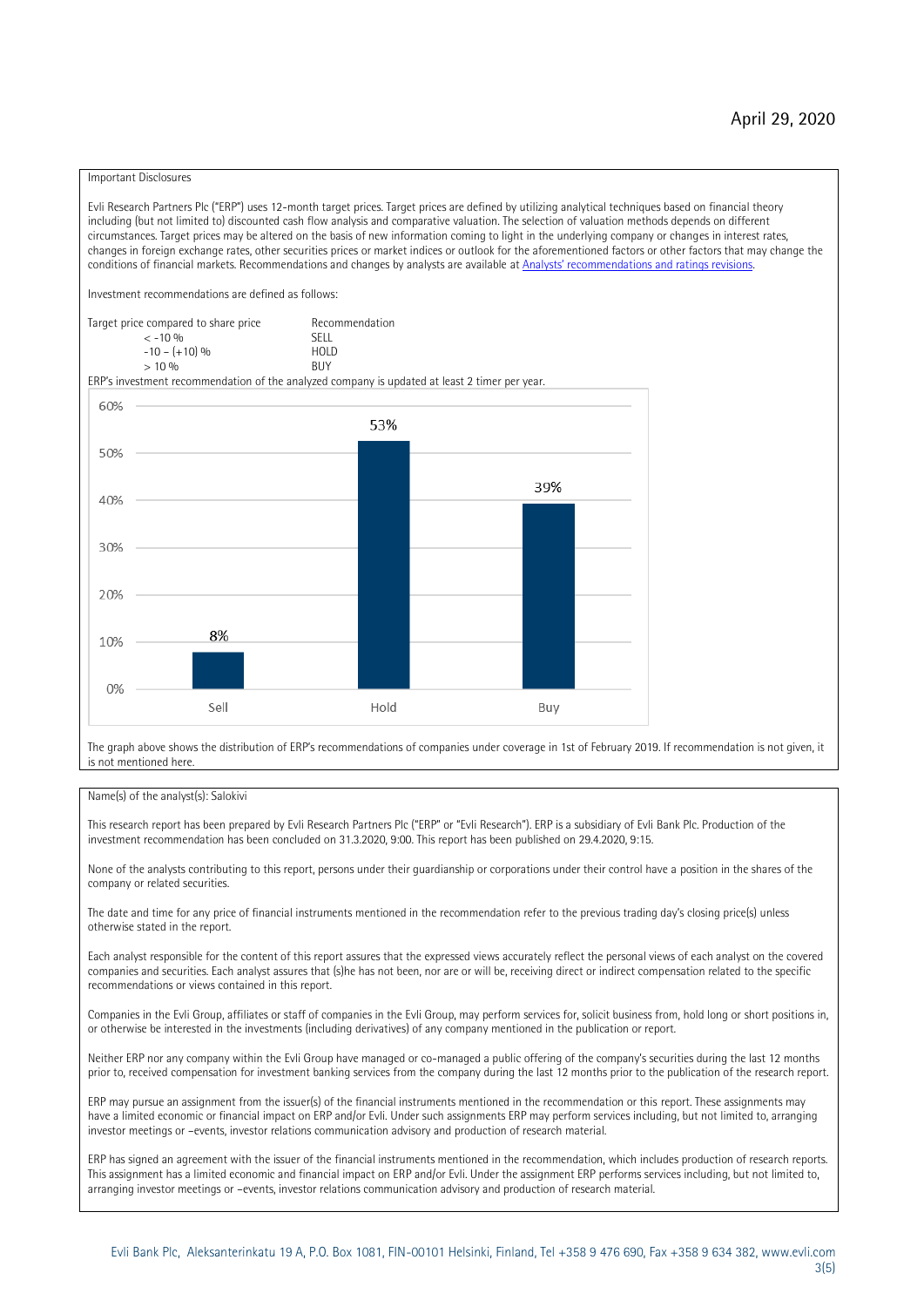ERP or another company within the Evli Group does not have an agreement with the company to perform market making services.

For the prevention and avoidance of conflicts of interests with respect to this report, there is an information barrier (Chinese wall) between Investment Research and Corporate Finance units concerning unpublished investment banking services to the company. The remuneration of the analyst(s) is not tied directly or indirectly to investment banking transactions performed by Evli Bank Plc or any company within Evli Group.

This report has not been disclosed to the company prior to its dissemination.

This report is provided and intended for informational purposes only and may not be used or considered under any circumstances as an offer to sell or buy any securities or as advice to trade any securities.

This report is based on sources ERP considers to be correct and reliable. The sources include information providers Reuters and Bloomberg, stock-exchange releases from the companies and other company news, Statistics Finland and articles in newspapers and magazines. However, ERP does not guarantee the materialization, correctness, accuracy or completeness of the information, opinions, estimates or forecasts expressed or implied in the report. In addition, circumstantial changes may have an influence on opinions and estimates presented in this report. The opinions and estimates presented are valid at the moment of their publication and they can be changed without a separate announcement. Neither ERP nor any company within the Evli Group are responsible for amending, correcting or updating any information, opinions or estimates contained in this report. Neither ERP nor any company within the Evli Group will compensate any direct or consequential loss caused by or derived from the use of the information represented in this publication.

All information published in this report is for the original recipient's private and internal use only. ERP reserves all rights to the report. No part of this publication may be reproduced or transmitted in any form or by any means, electronic, mechanical, photocopying, recording or otherwise, or stored in any retrieval system of any nature, without the written permission of ERP.

This report or its copy may not be published or distributed in Australia, Canada, Hong Kong, Japan, New Zealand, Singapore or South Africa. The publication or distribution of this report in certain other jurisdictions may also be restricted by law. Persons into whose possession this report comes are required to inform themselves about and to observe any such restrictions.

Evli Bank Plc is not registered as a broker-dealer with the U. S. Securities and Exchange Commission ("SEC"), and it and its analysts are not subject to SEC rules on securities analysts' certification as to the currency of their views reflected in the research report. Evli Bank is not a member of the Financial Industry Regulatory Authority ("FINRA"). It and its securities analysts are not subject to FINRA's rules on Communications with the Public and Research Analysts and Research Reports and the attendant requirements for fairness, balance and disclosure of potential conflicts of interest. This research report is only being offered in U.S. by Auerbach Grayson & Company, LLC (Auerbach Grayson) to Major U.S. Institutional Investors and is not available to, and should not be used by, any U.S. person or entity that is not a Major U.S. Institutional Investor. Auerbach Grayson is a broker-dealer registered with the U.S. Securities and Exchange Commission and is a member of the FINRA. U.S. entities seeking more information about any of the issuers or securities discussed in this report should contact Auerbach Grayson. The securities of non-U.S. issuers may not be registered with or subject to SEC reporting and other requirements.

ERP is not a supervised entity but its parent company Evli Bank Plc is supervised by the Finnish Financial Supervision Authority.